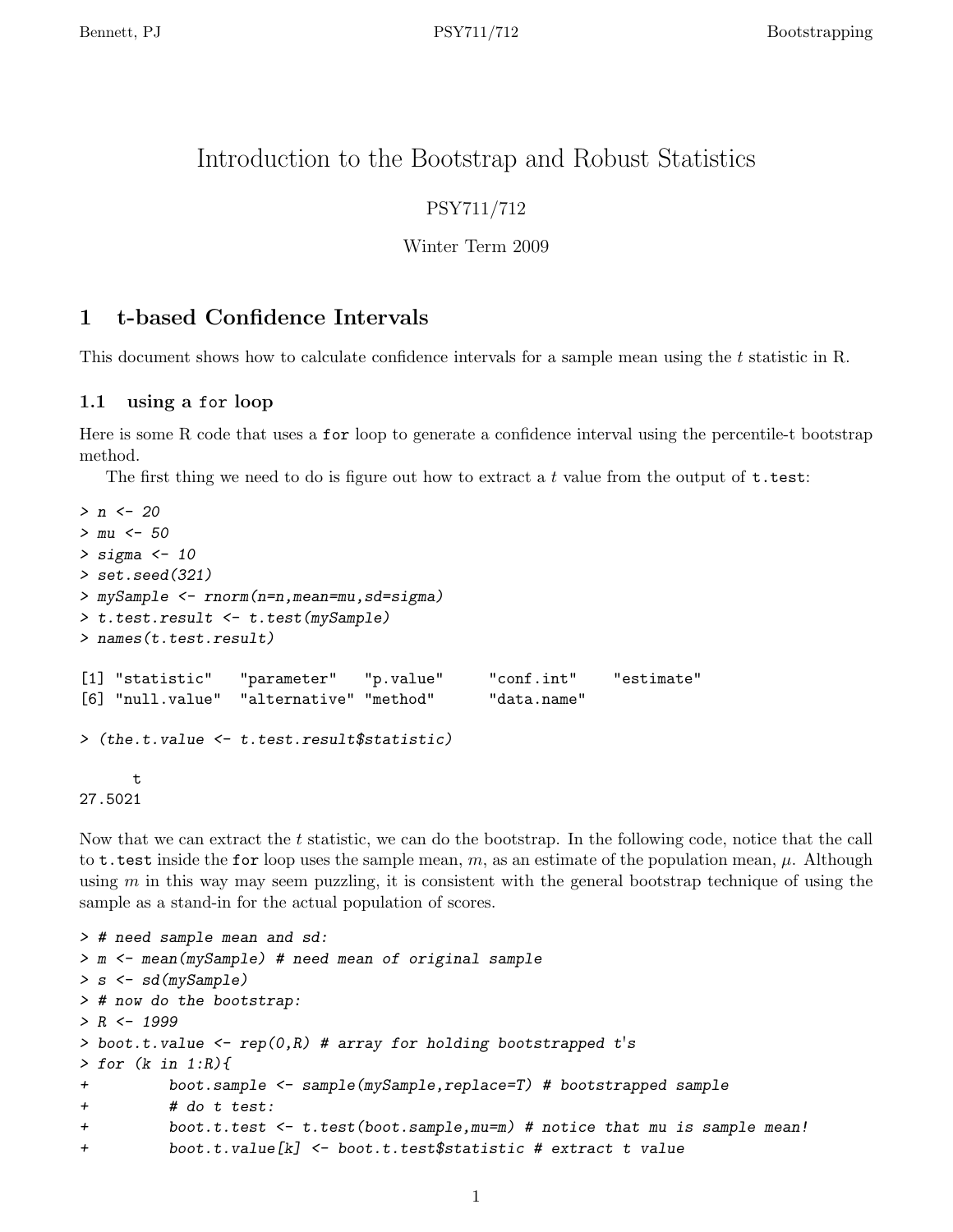```
+ }
> # confidence interval:
> alpha <- .05;
> critical.t.low <- quantile(boot.t.value,alpha/2)
> critical.t.high <- quantile(boot.t.value,1-alpha/2)
> ci.95.bootstrap \leq c(m - critical.t.high*s/sqrt(n)), m - critical.t.low*s/sqrt(n))
> names(ci.95.bootstrap) <- c("2.5%","97.5%")
> ci.95.bootstrap
    2.5% 97.5%
```
49.17219 57.62760

For comparison, here is the confidence interval calculated using classical methods:

```
> t.low \leftarrow qt(p=alpha/2,df=n-1)
> t.high < - qt(p=1-alpha/2, df=n-1)> ci.95 \leq c(m - t.high*s/sqrt(n), m - t.low*s/sqrt(n))> names(ci.95) <- c("2.5%","97.5%")
> ci.95
    2.5% 97.5%
48.91693 56.97581
> # alternative method:
> t.test(mySample)$conf.int[1:2]
[1] 48.91693 56.97581
```
The fact that the two intervals are so similar inspires some confidence in the bootstrap.

#### 1.2 using boot and boot.ci

This section describe how to use the functions boot and boot.ci in the boot package to calculate percentile-t confidence intervals.

To use boot we need to write a function that calculates the statistic of interest – in this case the mean – on each bootstrapped sample. To calculate percentile-t confidence interval, we have to construct our function so that it also returns the variance of the estimated statistic. The function boot.stat fulfills these requirements:

```
> boot.mean <- function(theData,ids){
```

```
+ boot.sample <- theData[ids] # bootstrapped sample
+ m <- mean(boot.sample) # bootstrapped mean (the statistic of interest)
+ n <- length(boot.sample)
+ s <- sd(boot.sample) # pop sd estimated from bootstrapped sample
+ sem <- s/sqrt(n) # standard error of the bootstrapped mean
+ m.var <- sem^2 # IMPORTANT: boot.ci requires the estimated VARIANCE of the statistic
+ results <- c(m,m.var) # boot expects the statistic to be 1st and variance to be 2nd
+ return(results)
+ }
```
Notice that boot.mean returns two values: the mean of the bootstrapped sample and the variance of the sample mean. Also note that the order of the variables matters: boot expects the statistic to be given first, and the variance of the statistic second.

Next, we use boot to do the bootstrap and boot.ci to calculate the confidence interval. The percentile-t confidence interval is specified as type="stud" for studentized confidence interval.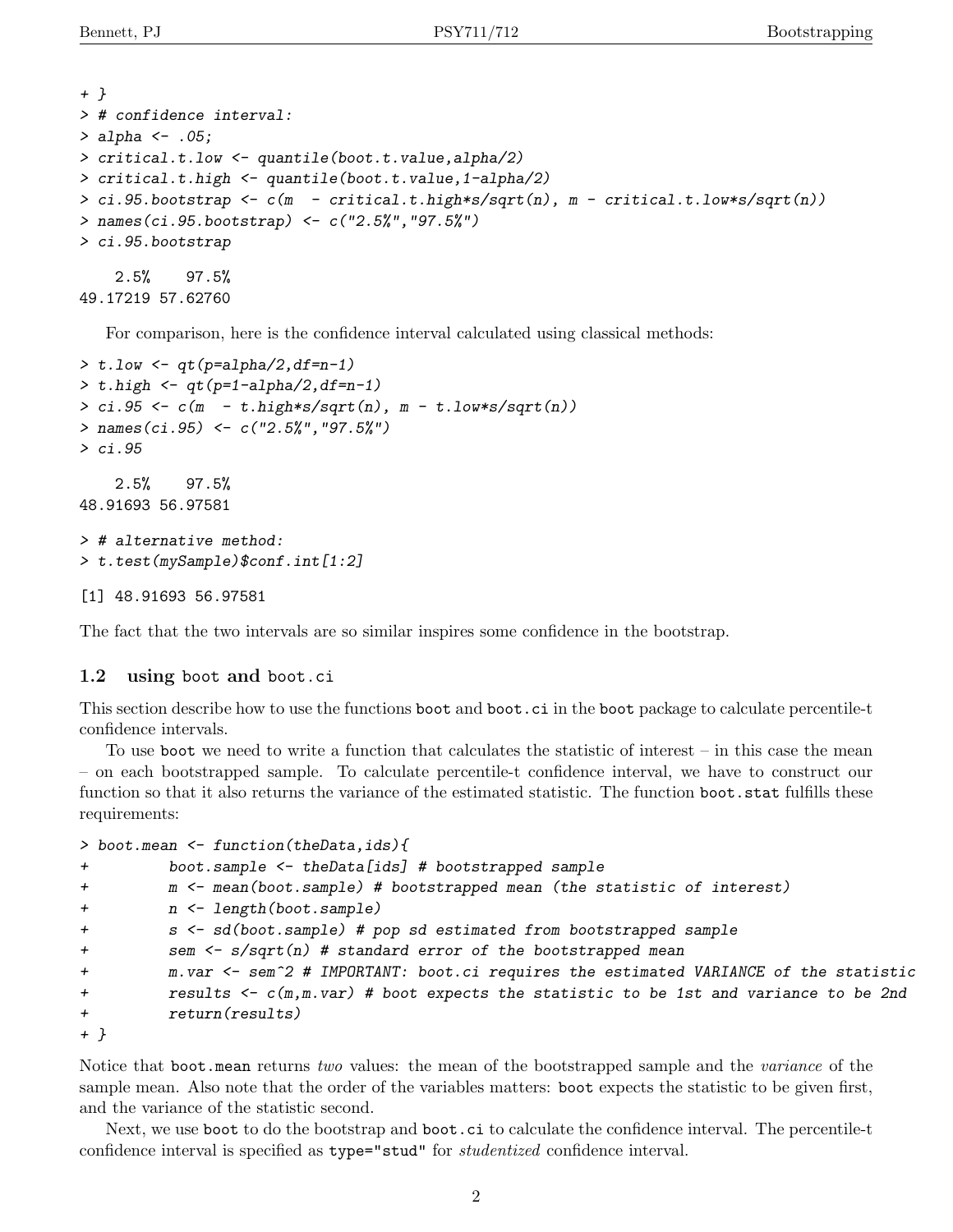```
> library(boot) # load package
> R < -1999> boot.results <- boot(mySample,statistic=boot.mean,R=R)
> boot.ci(boot.results,type="stud") # studentized, or stud, equals percentile-t
BOOTSTRAP CONFIDENCE INTERVAL CALCULATIONS
Based on 1999 bootstrap replicates
CALL :
boot.ci(boot.out = boot.results, type = "stud")
Intervals :
Level Studentized
95% (49.39, 57.53 )
Calculations and Intervals on Original Scale
```
Not surprisingly, the confidence interval is similar to the one calculated with the classical method.

#### 1.3 iterative bootstraps

Using a bootstrap does not eliminate the problems caused by outliers. Consider, for example, the confidence interval of the mean for the following data:

```
> set.seed(32)
> mySample <- rnorm(n=20)
> b <- boot(mySample,boot.mean,R=1999)
> boot.ci(b,type="stud")
BOOTSTRAP CONFIDENCE INTERVAL CALCULATIONS
Based on 1999 bootstrap replicates
CALL :
boot.ci(boot.out = b, type = "stud")Intervals :
Level Studentized
95% (-0.0388, 0.4724 )
Calculations and Intervals on Original Scale
> mySample[20] <- 1000
> b <- boot(mySample,boot.mean,R=1999)
> boot.ci(b,type="stud")
BOOTSTRAP CONFIDENCE INTERVAL CALCULATIONS
Based on 1999 bootstrap replicates
CALL :
boot.ci(boot.out = b, type = "stud")Intervals :
Level Studentized
95% ( -10.91, 28982.05 )
Calculations and Intervals on Original Scale
```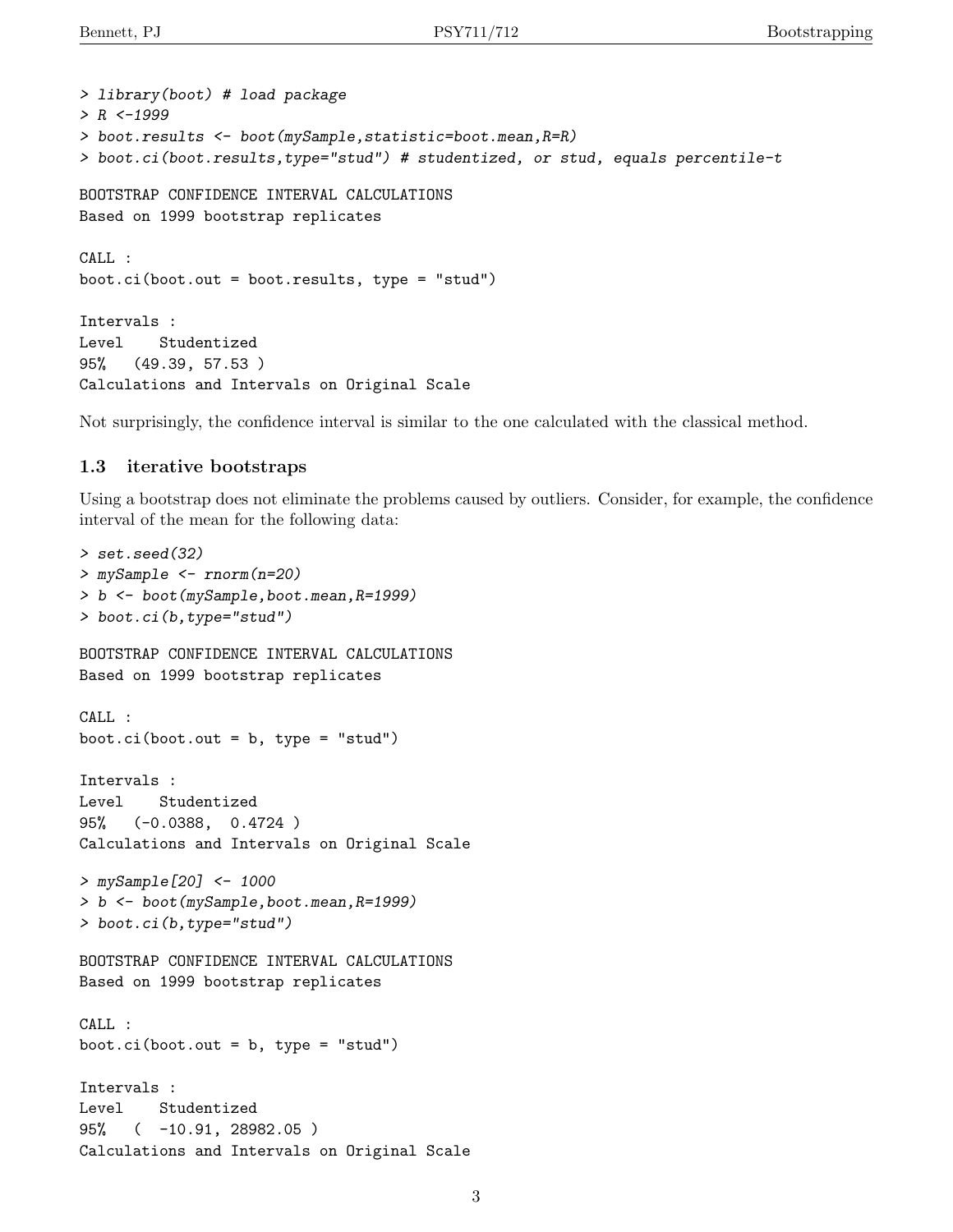Introducing a single outlier results in a *dramatic* increase in the confidence interval. What is needed here, obviously, is a more robust estimate of central tendency. One possibility is the sample median: Why not alter boot.mean so that it calculates the median and estimates the variance of the sample median? Well, one problem is that it is not obvious how to calculate the variance of a sample median<sup>1</sup>. One way to get around this problem is to do a bootstrap on the bootstrapped sample. The following code shows how to do this bootstrap-within-a-bootstrap.

```
> boot.median <- function(theData,ids){
```

```
+ boot.sample <- theData[ids] # bootstrapped sample
+ m <- median(boot.sample) # bootstrapped median
+ n <- length(boot.sample)
+ R <- 199
+ # for loop is TOO SLOW:
+ # reboot.medians <- rep(0,R)
+ # for(k in 1:R){
+ # reboot.sample <- sample(boot.sample,replace=T)
+ # reboot.medians[k] <- median(reboot.sample)
+ # }
+ # the following three lines are MUCH faster than the for loop:
+ # create n x R matrix of resampled values:
+ reboot.samples <- matrix(data=sample(boot.sample,size=R*n,replace=T),nrow=n)
+ # calculate mean of each n=20 column
+ reboot.medians <- apply(reboot.samples,MARGIN=2,median)
+ # calculate variance of medians:
+ m.var <- var(reboot.medians)
+ #
+ # return results:
+ results <- c(m,m.var)
+ return(results)
+ }
> b <- boot(mySample,boot.median,R=1999)
> boot.ci(b,type="stud")
BOOTSTRAP CONFIDENCE INTERVAL CALCULATIONS
Based on 1999 bootstrap replicates
CALL :
boot.ci(boot.out = b, type = "stud")Intervals :
Level Studentized
95% (-0.0217, 0.6303 )
Calculations and Intervals on Original Scale
```
Even without the for loop, the bootstrap takes about 1 minute to run on my computer (a MacBook Pro running OS X 10.5.5 with a 2.53 GHz Intel Core 2 Duo CPU). As expected, the confidence interval of the median is much narrower than the interval for the mean.

<sup>&</sup>lt;sup>1</sup>There are, in fact, equations that can be used to estimate the standard error, and hence variance, of a sample median. However, for the purpose of this exercise we will ignore those equations.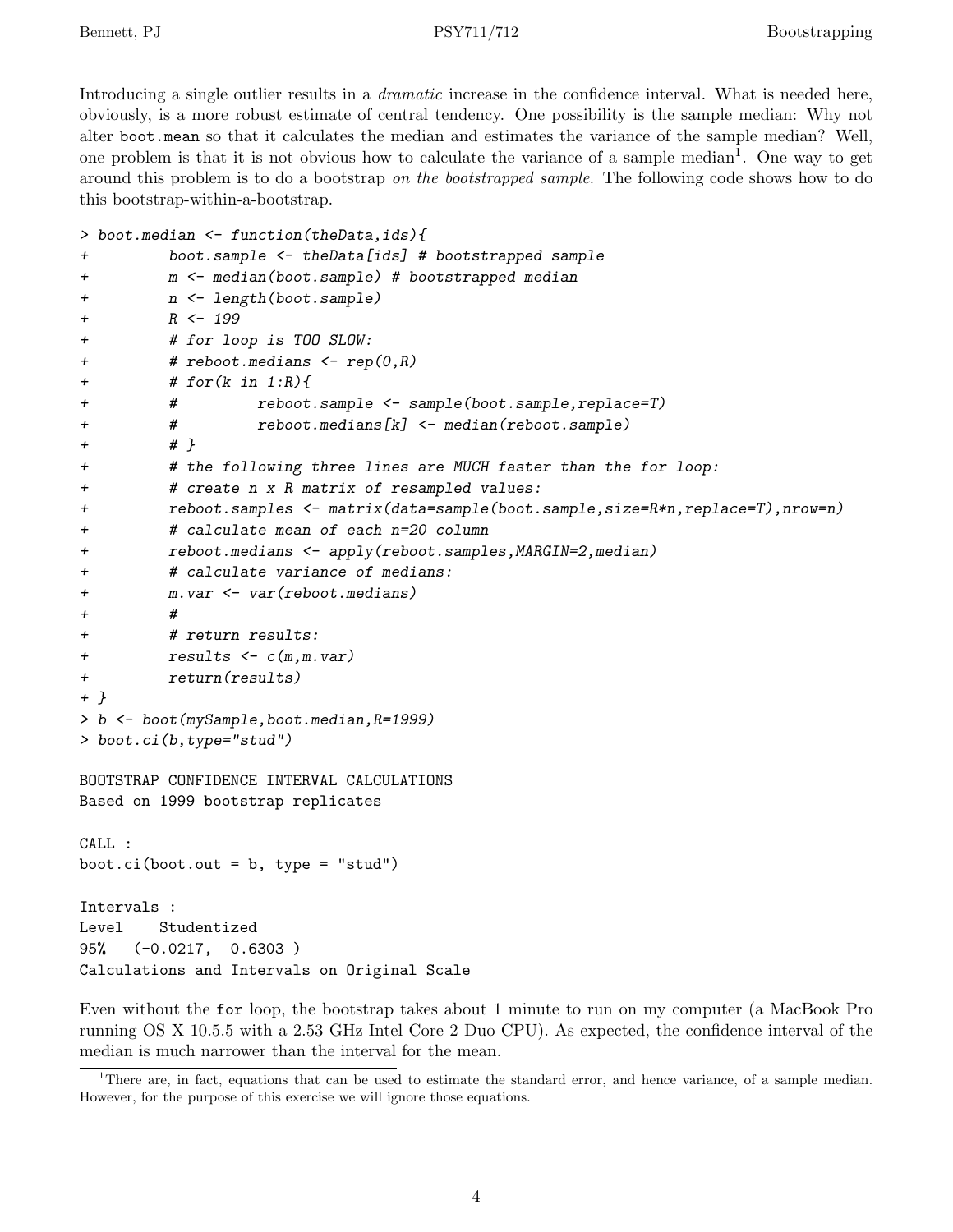### 1.4 limitations of t-based confidence intervals

There are many cases where our data consist of numbers that are  $\geq 0$ . For instance, we may be measuring the number of offspring in different litters; the number of defects in silicon chips; the interval between the eruptions of a geyser; etc. In such cases, the sample mean *must* be  $\geq 0$ . Notice, however, that confidence intervals calculated using  $t$  do not place any restriction on the lower value. In other words, a confidence interval based on  $t$  may include negative numbers even in cases where it is impossible to obtain such values. In other contexts, confidence intervals may exceed a maximum possible value for our measurements.

The following R code illustrates this problem with the classical method. In this example, we construct a data vector that must contain non-negative values:

```
> the Data <- c(0,0,1,1,2,3,15,35)> m <- mean(theData)
> s <- sd(theData)
> n <- length(theData)
> alpha <-.05
> t.low \leq q t (p=alpha/2, df=n-1)
> t.high < - qt(p=1-alpha/2, df=n-1)> ci.95 <- c(m - t.high*s/sqrt(n), m - t.low*s/sqrt(n))
> names(ci.95) <- c("2.5%", "97.5%")
> ci.95
     2.5% 97.5%
-3.157305 17.407305
```
A similar problem can occur with the percentile-t bootstrap

```
> set.seed(1)
> b <- boot(theData,boot.mean,R=999)
> boot.ci(b,type="stud")
```

```
BOOTSTRAP CONFIDENCE INTERVAL CALCULATIONS
Based on 999 bootstrap replicates
```

```
CALL :
boot.ci(boot.out = b, type = "stud")
```

```
Intervals :
Level Studentized
95% (-0.367, 94.388 )
Calculations and Intervals on Original Scale
```
although, because of the random nature of the bootstrap, another bootstrap on the same data may yield a plausible confidence interval:

```
> set.seed(121)
> b <- boot(theData,boot.mean,R=999)
> boot.ci(b,type="stud")
BOOTSTRAP CONFIDENCE INTERVAL CALCULATIONS
```
Based on 999 bootstrap replicates

CALL :